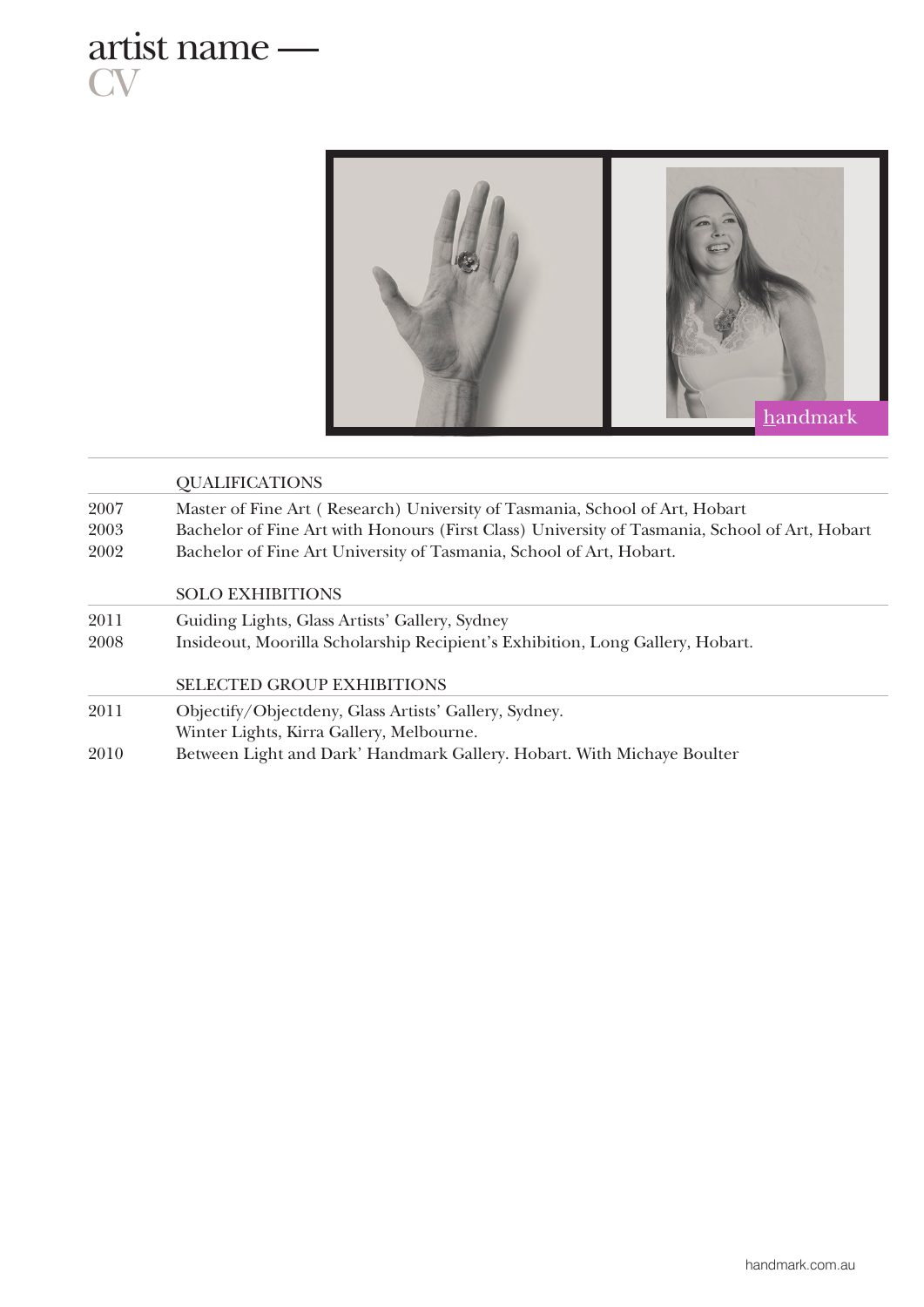|      | <b>SELECTED CURATED EXHIBITIONS</b>                                                                            | continued |
|------|----------------------------------------------------------------------------------------------------------------|-----------|
| 2006 | Making Relations', CAST Gallery, Hobart and Devonport Regional Art Gallery. Curated by<br>Suzie Attiwill RMIT. |           |
|      | Beneath the Surface' Design Island, Arts Tasmania. Hobart and Design Centre Launceston.                        |           |
| 2005 | Young Designers Month' Arts Tasmania. Hobart, Launceston and Stanley                                           |           |

#### AWARDS / GRANTS

2009 Arts Tasmania Grant (the Lighthouse Project) 2007 The Moorilla Scholarship (MONA) Peoples Choice Award – City of Hobart Art Prize (Glass Section)

### **COLLECTIONS**

Museum of Old and New Art (MONA) Tasmanian Museum and Art Gallery

#### **COMMISSIONS**

2010 Public art commission for Queenstown Hub under the Tasmanian Government Art for Public Buildings Scheme. In collaboration with Doug Thost. Public art Commission for Marking and Interpretation of the 42nd Parallel in Ross Tasmania. Corporate Art Scheme.

## PROFESSIONAL EXPERIENCE

| 2013-16 | Ceramics and Art Technician The Friends' School Hobart                |
|---------|-----------------------------------------------------------------------|
| 2014-15 | Tutor in Ceramics part time for TCE students The Friends School       |
| 2015    | Technician Foods and Textiles The Friends School Hobart               |
| 2014    | Information, Digital Media and Technology Cert 1 Tas Polytechnic      |
|         | 1999-2013 Ceramic Designer Maker - Self employed in own studio Hobart |

# **RESIDENCIES** 2011 Artist in Residence, Port Dalrymple School, Georgetown 2011 Group Artists in Residence, Junction Arts Festival, Launceston 2010 Artist in Residence, Scotch Oakburn College, Launceston